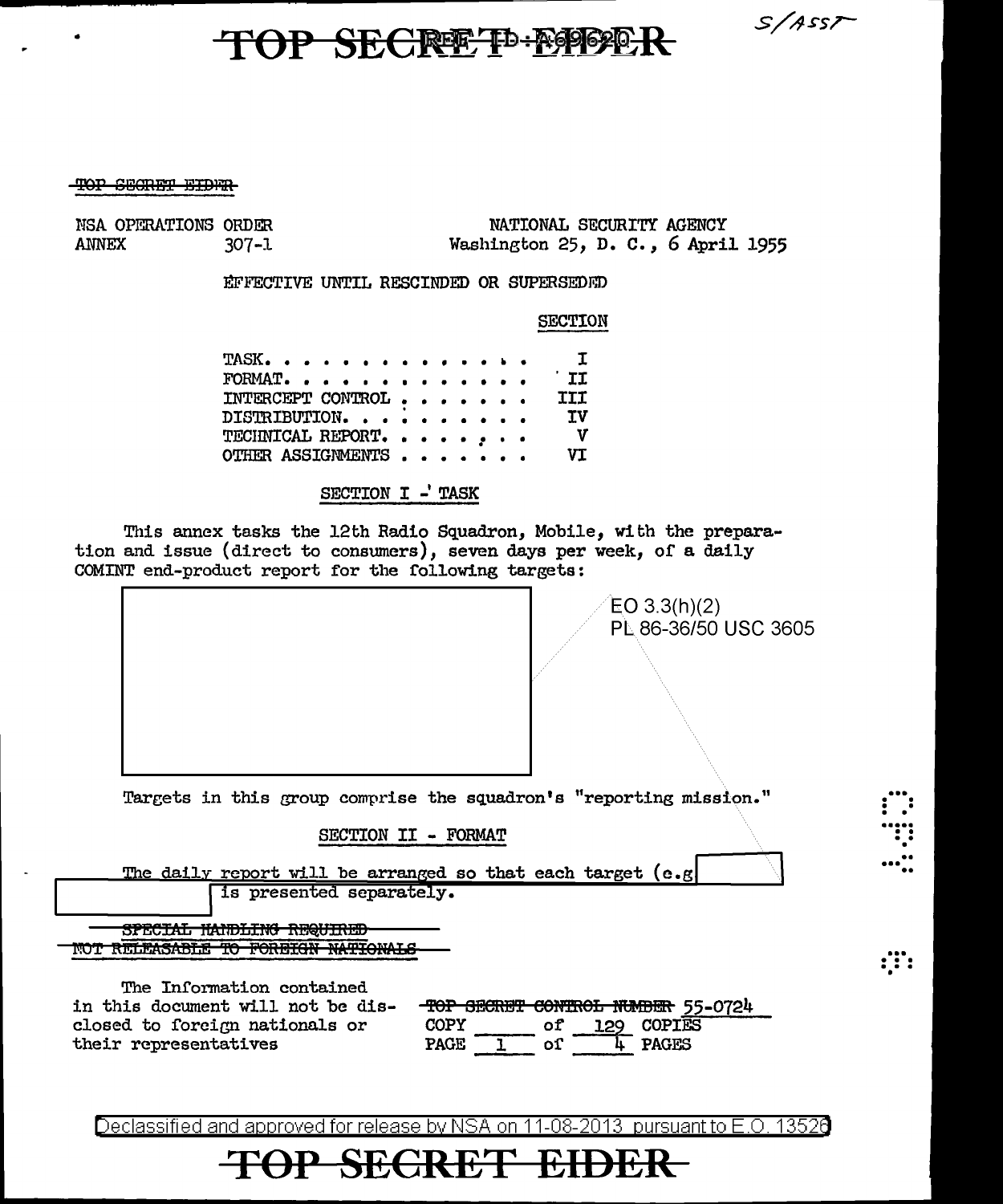## **TOP SECIPIESSE**

 $EO 3.3(h)(2)$ PL 86-36/50 USC 3605

### TOP SECRET EIDER

IISA OPERATIONS ORDER AINEX 307-1.

6 April 1955

### SECTION III - INTERCEPT CONTROL

1. When assigned for reporting purposes, all U.S. covered the targets comprising the reporting mission will be assigned at the 12th Radio Squadron, Mobile, when copiable at that Squadron.

2. Targets will be assigned as Category "C" under the provisions of NSA Circular 51-10.

links forming part of these targets will continue  $3.$ to be assigned as Calegory "A" coverage.

### SECTION IV - DISTRIBUTION

The daily report will be distributed by electrical means, priority precedence, as follows:

a. Distribution to Air Force Recipients will be as follows:

- $(1)$  USAFSCC
- (2) SSO, Hq., SAC
- $(3)$  SSO,  $Hq$ ., ADC
- $(4)$  6 10th Security Group
- (5) Local Theater Consumers
- (6) Such other recipients as may be designated by the Director, NSA and the Commander USAFSS

|                       |  |               | <del>-TOP S-MRET CONTROL ITUBER</del> 55-0724 |  |
|-----------------------|--|---------------|-----------------------------------------------|--|
| COPY.                 |  | of 129 COPIE3 |                                               |  |
| $T^*$ $G\overline{n}$ |  |               | י היאמים 4                                    |  |

 $\mathbf{ii}$ 

# OP SECRET EIDER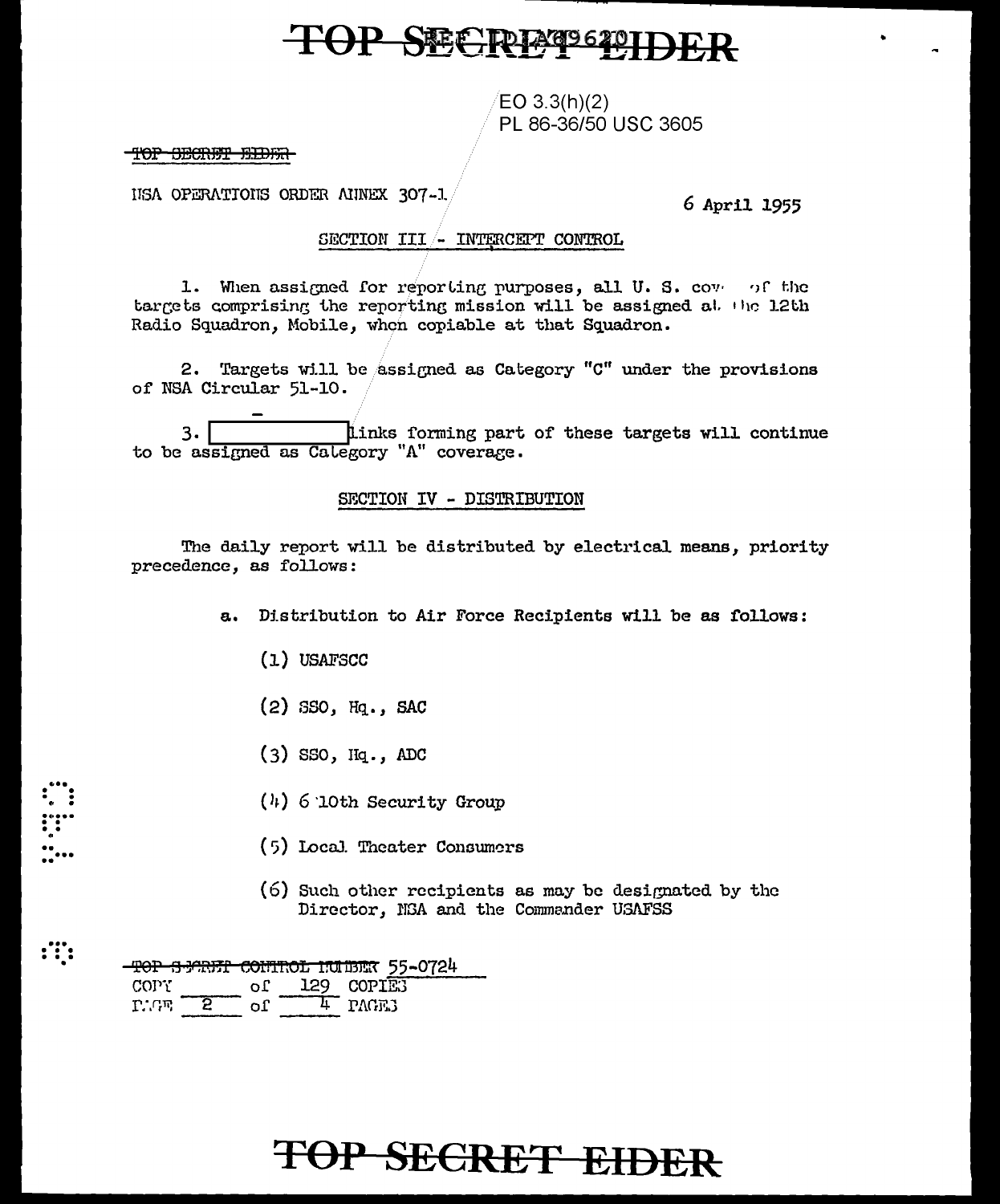## **TOP SEGRETA STAP**

#### TOP <del>SYCREP ETDER</del>

HEA OPERATIONS ONLYR ALLEX 307-1

6 April 1955

- b. Hon-Air Force Recipients:
	- $(1)$  ISA
	- (2) Such other recipients as any be desigented by the Director, iEA and the Chief, HSA Europe.

c. Recipients of the daily report may be dropped from distribution by their own request.

#### SECTION V - TECHNICAL REPORT

1. TECEURE will continue to be prepared for these targets conprising the reporting mission. Upon establishment of the abbreviated TASUN format, the TECSUN will be replaced by the TASUN. The Director, IISA will specify the date of this conversion.

2. The technical report will be distributed to:

- **NEX** PL 86-36/50 USC 3605  $EO 3.3(h)(2)$
- **USAFSCC**  $<sub>b</sub>$ .</sub>

**a.** 

- 6 10th Security Group  $\mathbf{c}$ .
- d.

#### SECTION VI - OTHER ASSIGNMENTS

1. Targets other than those constituting the reporting mission will be assigned for intercept. Some will nave no connection with the reporting mission; others will relate to but not be part of the reporting mission. Ho daily reports are authorized for these targets. However,

|       |     |     | TOP UTGREEP CONTROL INSURE 55-0724 |
|-------|-----|-----|------------------------------------|
|       |     |     |                                    |
| cov:  | ດນັ | הרד | COPTE:                             |
| PAG.: |     |     |                                    |
|       |     |     | <b>TAGILI</b>                      |

:T:

# **TOP SEGRET EIDER**